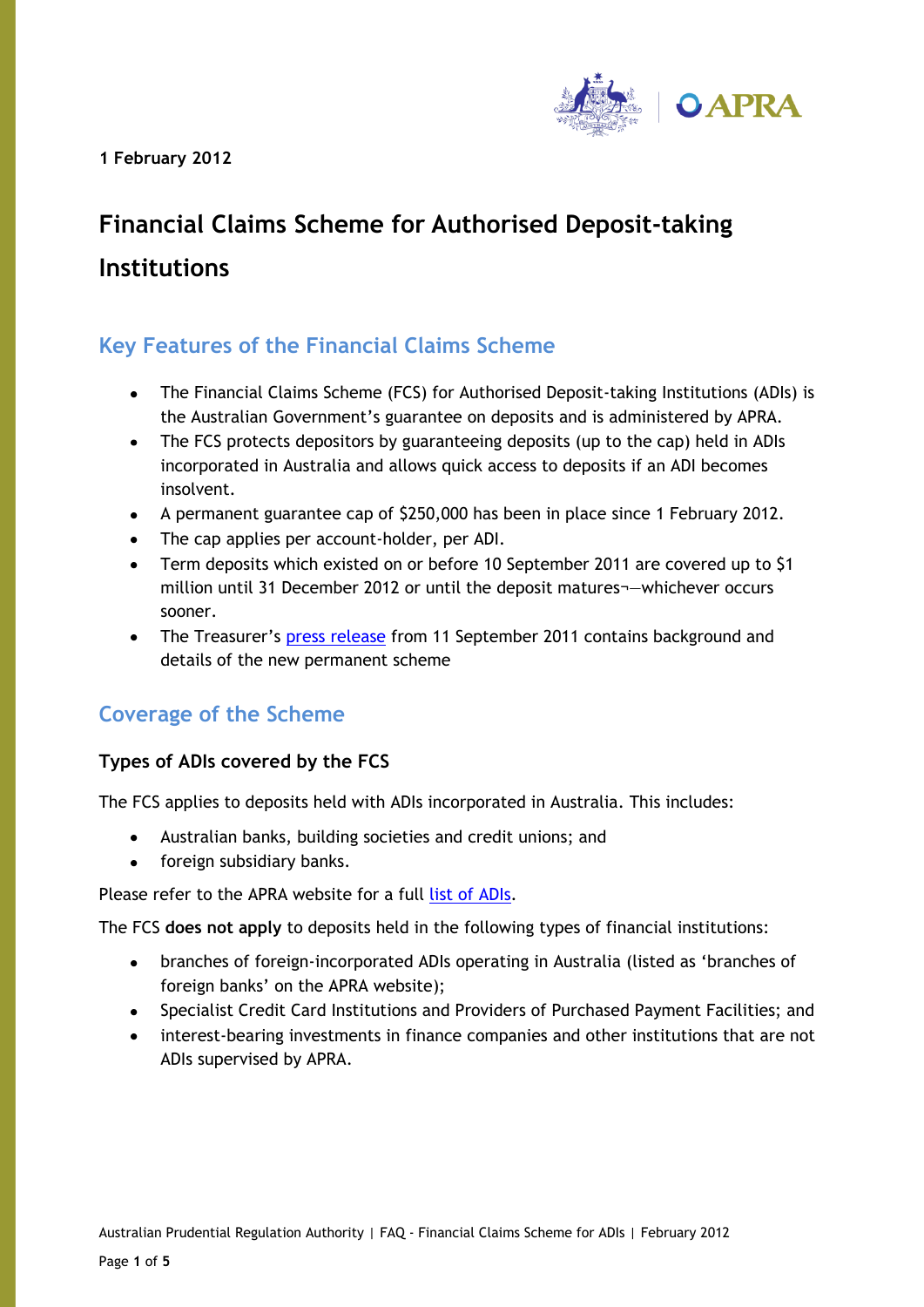

## **Types of deposit accounts covered by the FCS**

The FCS applies to a wide range of deposits held with ADIs, including:

- savings accounts;
- call accounts;
- term deposits;
- current accounts;
- cheque accounts;
- debit card accounts;
- transactions accounts;
- personal basic account;
- cash management accounts;
- farm management deposits;
- pensioner deeming accounts;
- mortgage offset accounts, either 100 per cent or partial offset, that are separate deposit accounts;
- trustee accounts;
- retirement savings accounts; and
- first home saver accounts that are deposit accounts.

The FCS only applies to deposits denominated in Australian dollars.

#### **Amount covered by the FCS**

The Australian Government guarantees deposits held in ADIs up to \$250,000 per accountholder, per ADI.

For term deposits which existed on or before 10 September 2011 and continue to be held, special transition rules apply until 31 December 2012. Please see below.

#### **Grandfathering of term deposits**

'Grandfathering' involves maintaining coverage (at the previous cap level of \$1 million) for existing term deposits for a given period of time to enable depositors and ADIs to adjust their exposure accordingly.

A grandfathering provision has been put in place for term deposits that existed on 10 September 2011. For these deposits, the \$1 million cap will apply until the earlier of either:

- the maturity date for term deposits which mature between 1 February 2012 and 31  $\bullet$ December 2012; or
- $\bullet$ 31 December 2012 - for term deposits which mature on or after this date.

The new \$250,000 cap will then apply.

For term deposits opened or rolled over after 10 September 2011, the \$250,000 cap applies from 1 February 2012. If a term deposit rolls over, the rollover date is taken to be the maturity date for the purpose of the FCS.

Australian Prudential Regulation Authority | FAQ - Financial Claims Scheme for ADIs | February 2012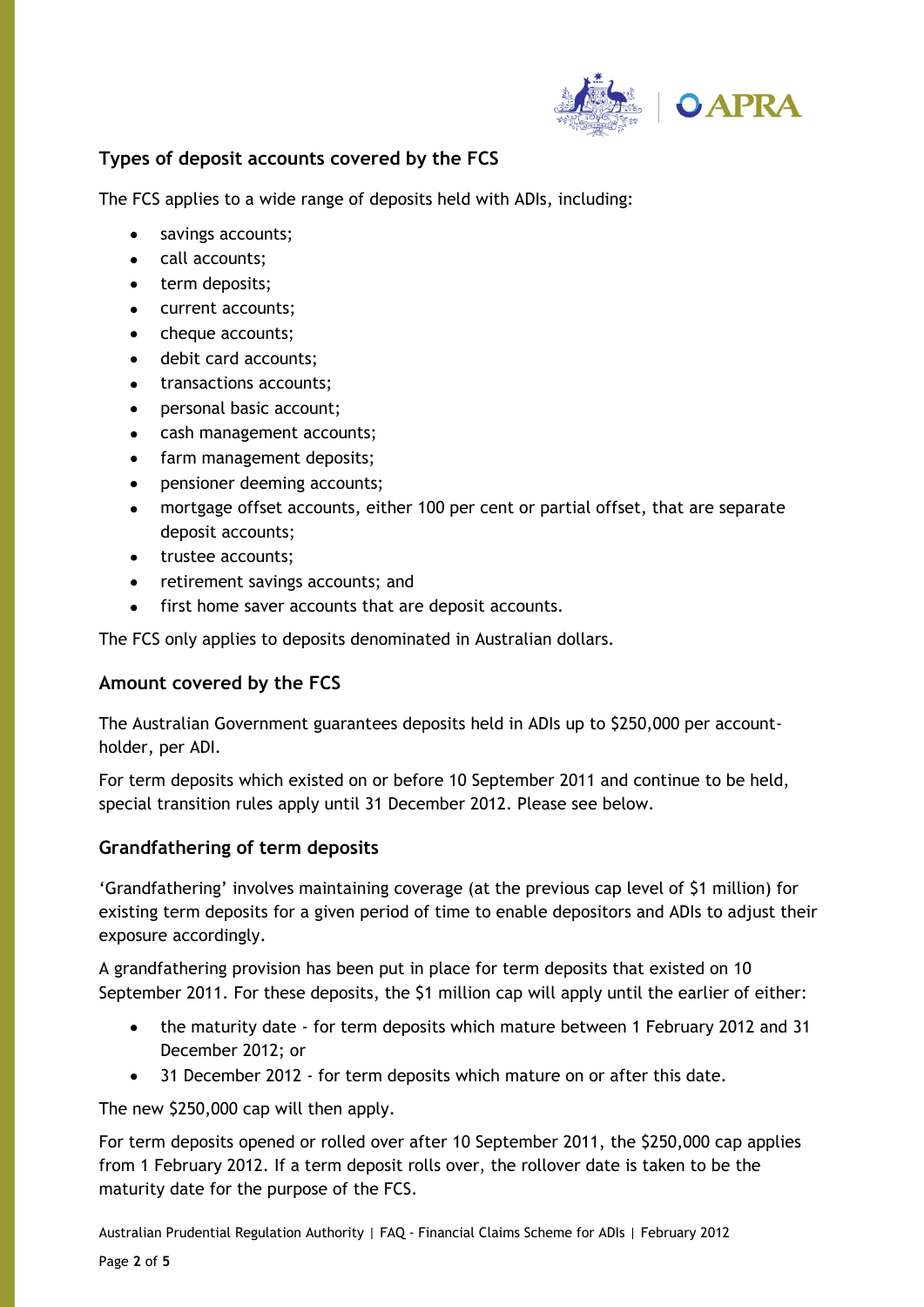

#### **Types of account-holders covered by the FCS**

The FCS applies per account-holder, per ADI. Each distinct account-holder is covered by the guarantee up to the cap at the time the FCS is invoked.

'**Account-holder**' is defined in section 5(1) of the Banking Act 1959 as 'an entity (as defined in section 960-100 of the Income Tax Assessment Act 1997) that holds in its name, or keeps in its name, (either alone or jointly with another entity) an account or covered financial product with an ADI'.

'**Entity**' as defined in the Income Tax Assessment Act 1997 includes:

- an individual;
- a body corporate;
- a body politic;
- a partnership;
- any other unincorporated association or body of persons;
- a trust;
- a superannuation fund; and
- an approved deposit fund.

#### **Multiple accounts with one ADI**

The FCS applies per account-holder per ADI. It is applied on an aggregated basis across all eligible deposit accounts held by an account-holder with an ADI.

**Example** of how this applies under a cap of \$250,000:

- $\bullet$ An account-holder has three deposit accounts each containing \$100,000.
- These three accounts are held with one ADI, meaning that the account-holder holds a total of \$300,000 with this ADI.
- These accounts are protected up to the \$250,000 FCS cap.
- The remaining \$50,000 is not guaranteed under the FCS and will need to be claimed  $\bullet$ through the liquidation process.

**Example** of how this applies to account-holders with existing term deposits:

- An account-holder had an existing term deposit account on 10 September, containing  $\bullet$ \$1 million, and an at-call account containing \$250,000. The term deposit matures on 1 July 2012 and is rolled over on that date.
- $\bullet$ These two accounts are held with one ADI, meaning that the account-holder holds a total of \$1.25 million with this ADI.
- The FCS provides protection, in this example, of up to \$1 million until 1 July 2012.
- From 1 July 2012, the FCS protects the depositor up to \$250,000. The remaining \$1 million is not guaranteed by the FCS and will need to be claimed through the liquidation process.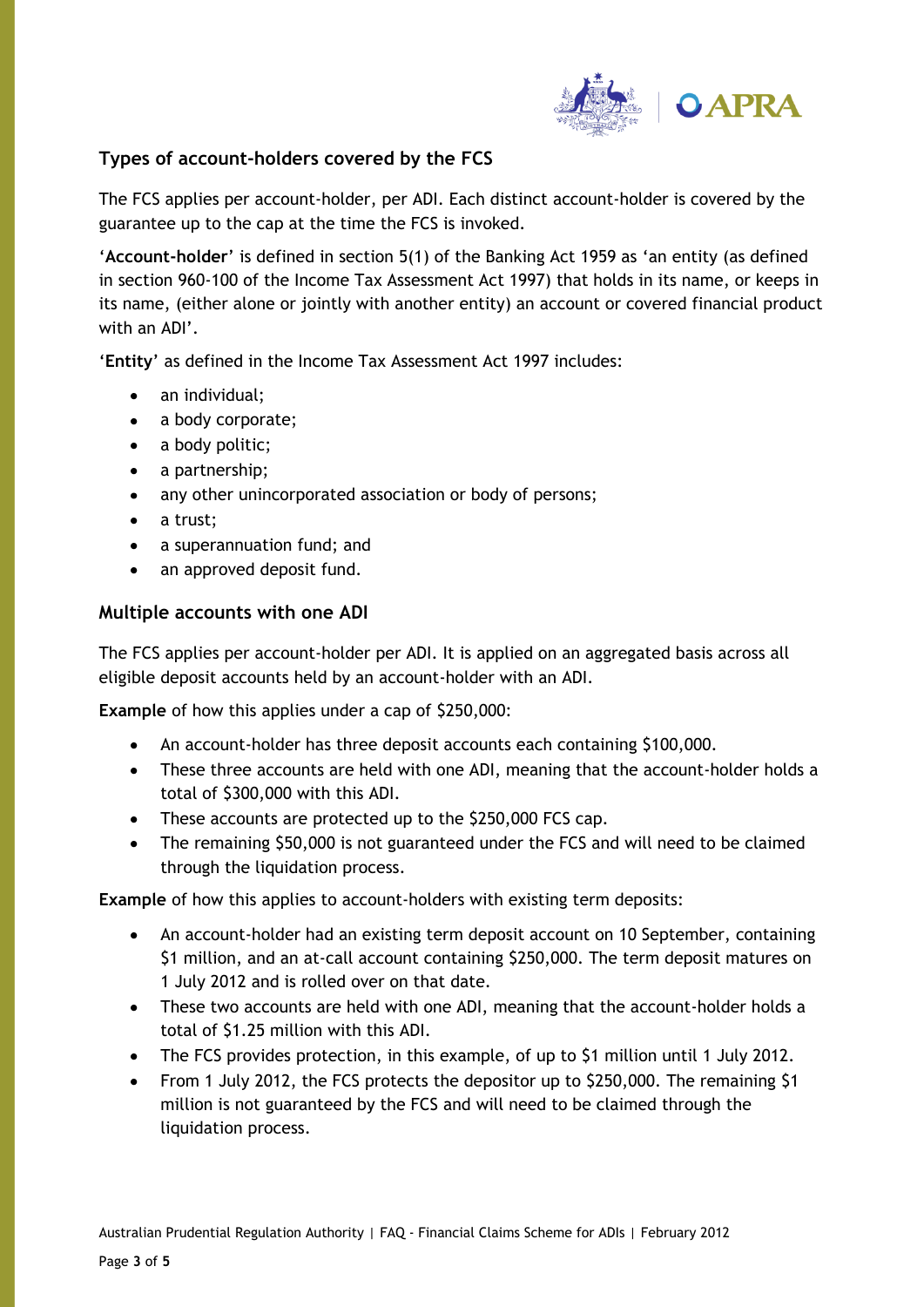

#### **Joint accounts**

In the case of joint accounts, each account-holder's share of the joint account will be added to other deposits held in their name and the FCS cap will be applied to the aggregated amount for each account-holder. Each account-holder is entitled to an individual guarantee up to the FCS cap of \$250,000.

#### **How does the FCS apply to branches of Australian ADIs operating overseas?**

The overseas branch operations of Australian ADIs are still covered by the FCS until proposed legislative changes are passed.

#### **How will deposits held in foreign currency accounts be treated?**

Balances denominated in foreign currency accounts are not covered by the FCS.

## **Administration of the Financial Claims Scheme**

#### **When would the FCS apply?**

The FCS is activated when the Australian Prudential Regulation Authority (APRA) has made an application to have an ADI wound up and when the Minister has declared that the FCS will be applied to that ADI.

The FCS would only be used in a situation where an ADI is insolvent and where the best course of action is to close the ADI and wind it up.

#### **Who will administer the FCS if it is invoked?**

APRA is responsible for the administration of the FCS and for making payments to accountholders.

#### **Who provides the money to make payments under the FCS?**

The Government initially provides the funds to make payments under the FCS. Monies paid under the FCS are then recovered from the ADI in the winding up process. There is provision to make up any shortfall by applying a levy on the ADI sector.

#### **How will deposits be repaid under the Financial Claims Scheme?**

As administrator of the FCS, APRA is responsible for determining the amounts payable to each account-holder and arranging for payments to be made. The means of payment will be determined according to the circumstances of the failed ADI. Options include, but are not limited to:

- payment by cheque;
- electronic transfer of funds into bank accounts nominated by account-holders at  $\bullet$ another ADI; or

Australian Prudential Regulation Authority | FAQ - Financial Claims Scheme for ADIs | February 2012